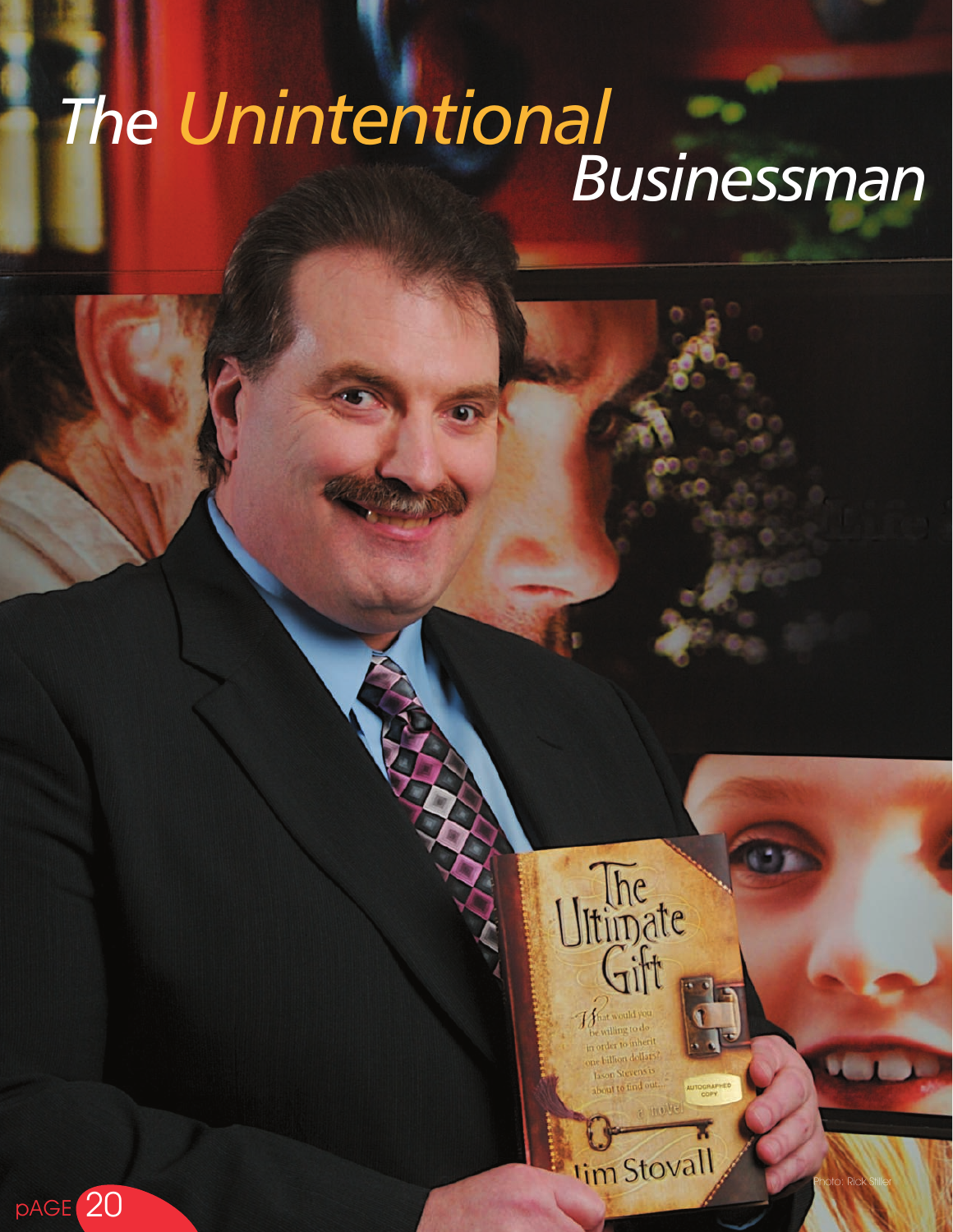

*Jim Stovall relies on insight, drive and serendipity to achieve amazing results in multiple ventures*

#### By JAKE POINIER

**T**<br> **T**<br> **T**<br> **T**<br> **T**<br> **T**<br> **T**<br> **T** he year was 1988. At 29 years old, recently having gone blind from a degenerative eye disease that started at 17, Jim Stovall was sitting in his house, in his hometown of Tulsa, Okla., figuring he'd never leave this 9 x12 room ever again.

"Before losing my sight, it was the media room in my house," Stovall says. "I had a TV, a VCR and a pile of old movies. So, one day I was sitting there, and I put in *The Big Sleep*, a famous Bogart film. I'd seen it so many times that I thought I'd be able to follow along. About an hour into the film, someone was shot and a car sped away. It was frustrating, because I couldn't follow it, and I said to myself, 'Somebody ought to do something about that.'"

If you're reading this article, chances are that you've probably experienced the fruits of Jim Stovall's "somebodyoughta insight" only by accident. "If you push that button on your TV called SAP [second audio program], you'll hear an extra voice—'Jim slowly walks across the room and peers out the window,' which helps people hear what they can't see," Stovall says. Today, his Emmy Award-winning Narrative Television Network creates about 1,000 hours a year of accessible programming for the major networks and 13 million blind and visually impaired people across North America.

#### *Making a Connection*

Stovall's first speaking engagement in 1993 was a direct result of the early success of the network. He had hired some Los Angeles-based media consultants who wanted him to get out and meet the station managers at about 1,000 TV stations around the country. "As a totally blind person, I had reached the point where I could venture out of the house, stumble into the back of a limo, get to the office and stumble around there all day, and then reverse the process in the evening," he says. "But 1,000 TV stations? I said, I'm not doing that, and I'm paying you guys to come up with another plan."

Based on Stovall's background as an entrepreneur and experience as a national champion and Olympic-level weightlifter (which had been his fallback sport after poor eyesight dashed his dreams of playing in the NFL), Plan B was to book him as a speaker and invite the station managers in on a regional basis. At about the same time, he was invited to speak to the National Association of Broadcasters.

"Afterwards, one of the heads of a major network asked me if I'd be willing to speak to his people," Stovall says. "I thought it would be a good way to promote my network, so I said yes. He asked, 'Would five be okay?' And I honestly didn't know if he meant hundred or a thousand, but the fact was I was willing to go for free." It was, it turned out, thousands.

### *Author, Author*

Thus the unintentional television executive evolved into an unintentional professional speaker. Stovall started making appearances with friends Dr. Robert Schuller and Dr. Denis Waitley in 1995. Suddenly, he realized inspirational speaking was a business in its own right so he hired a person to book all of his engagements and travel.

Stovall is quick to note, however, that he is a businessperson first, presenter second. "I'm not a road warrior," he says. "I do three arena-type events a month and that's it. And as I tell my corporate clients, I'm going to be back at my desk tomorrow, doing exactly what I'm going to encourage your people to do—it's not just a theory for me. I've never gotten away from our core business, and I encourage the people in our industry to stay active in their area of expertise. Any pilot will tell you that flying the simulator only gets you so far."

With his business and speaking career humming along, it was time for serendipity to strike again for Stovall. "We were at an engagement and Dr. Waitley commented that I ought to write a book," he says. "Of course, I said I can't even read a book, how can I write one? I went out on stage, and after I was done, he told me he had it all worked out: He'd write the foreword and his publisher needed the manuscript in 90 days."

Stovall says the result, *You Don't Have To Be Blind To See*, published in 1996, about his insights as an elite athlete and an entrepreneur, was a great experience. He was not as thrilled when the publisher called a few months later looking for his follow-up book. "If they'd told me I had to write another one," he says, "I wouldn't have written everything I knew in the first book!" Yet, his books met with a strong enough following that he ended up writing three more before hitting a wall.

"By this time, I was really scraping the bottom of the barrel," he says. "So one day I told Dorothy, to whom I dictate all of my books and newspaper columns, we were going to write a novel." Five days later, having begun only with a concept and a first line—"It was in my 80th year of life on this planet, in my 53rd year of the practice of the law, I was to undertake an odyssey that would change my life forever"— Stovall put the closing chapter on *The Ultimate Gift* and sent it to his publisher.

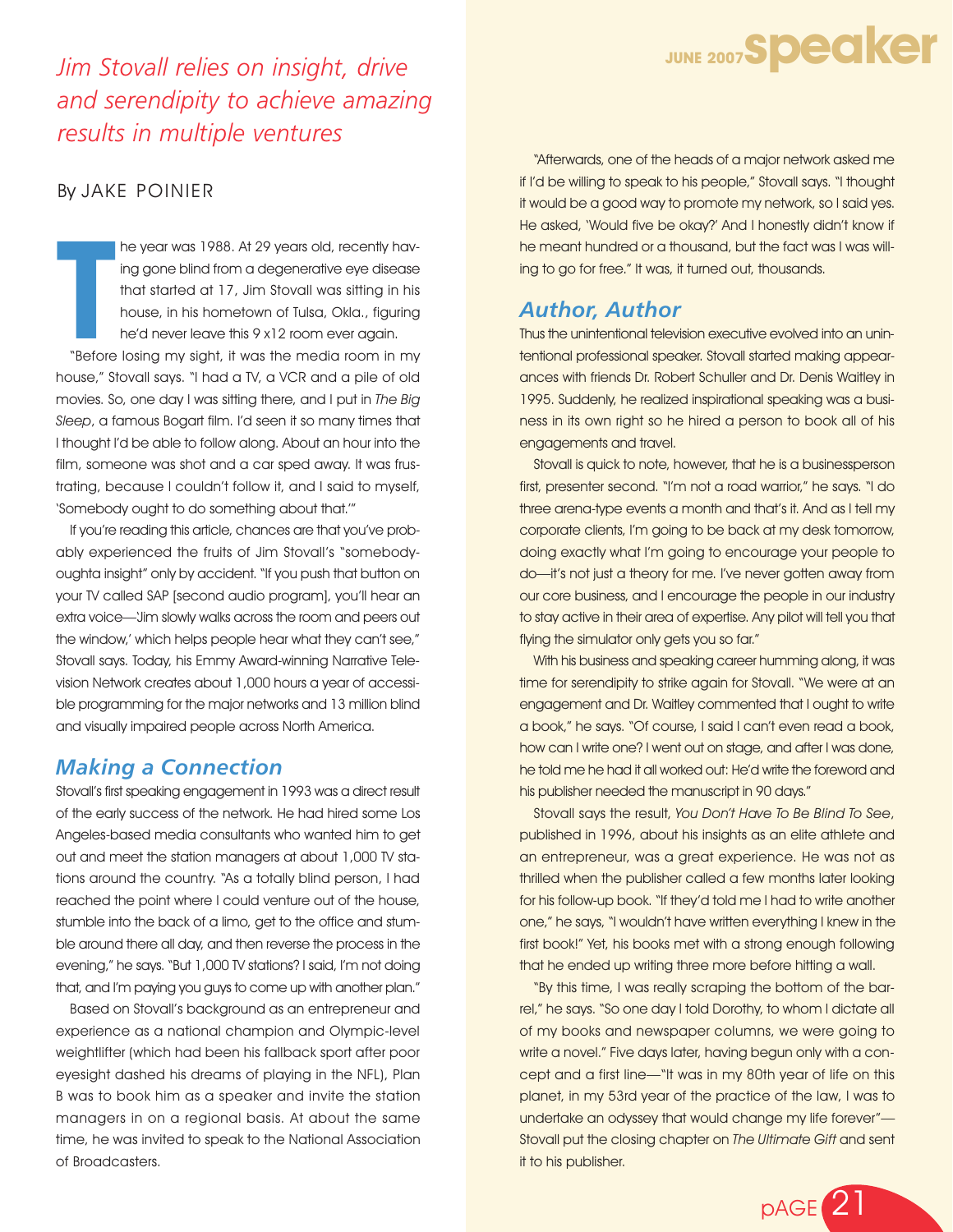The good news was that the publisher loved the book, which told the tale of a young man given 12 challenges upon the death of his wealthy grandfather. The bad news was that, three weeks later, the publisher got taken out in a hostile takeover. When a representative of the new publisher called and said they were contractually obligated to put the book out, but weren't going to promote it, Stovall viewed it as a mixed blessing. "It just laid on the shelves and died," he said,



"but at least they weren't going to ask me to write any more books."

### *The Unintentional Movie*

pAGE 22

That, too, would change, when Stovall received a call from a perplexed Amazon.com representative. What, he wanted to know, was Stovall doing to get people to order 100, 500 or even thousands of copies of *The Ultimate Gift* at a time? Stovall learned that financial planners, schoolteachers, faith-based community and philanthropic organizations were buying the book and giving it to people because of its strong message about the relationship of wealth and happiness. The popularity of the book, which is now published in 15 languages, also impacted his speaking business, by opening his message to a whole new audience. this guy counter of the state of the state of the state of the state of the state of the state of the state of the state of the state of the state of the state of the state of the state of the state of the state of the sta

thanks." A second studio did the same thing, delivering a script with the story and characters—and stripped of the message.

It also caught the attention of a major movie studio, which contacted Stovall and wanted to make the book into a movie. He was flattered but cautious. "I've been in the industry long enough to see what they do to people's books," he says. "I told them I'm interested only if we could keep the message in place. They gave me script approval, but when they presented it a year later, it was so far removed from the book that I said no

Stovall stuck to his principles. "We're not in the speaking or publishing business, we're in the message business," he says. "Speeches, books, movies . . . they're all just vehicles to getting your message out there."

When longtime friend and producer Rick Eldridge called Stovall, the third script was a charm. Not only did Stovall have control over the screenplay and message, but James Garner agreed to play the lead—and after reading the book and script became a partner and worked for nothing. With funds freed up, Brian Dennehy and Lee Meriwether could come on board, and they could afford Bob Dylan and B.B. King on the soundtrack. Then-unknown Abigail Breslin signed on to play the little girl—and in the meantime, she got

## Reality Check: You're Cheaper than the Bagels

"I finished an event in front of 14,000 people last week, and afterward, the meeting planner came up to me," says Jim Stovall. "I said, thanks, got your check, got the limo, everything is good. And then I said how I feel so grateful to be in this business that sometimes I almost feel guilty. He said, 'Let me tell you something. You just did an hour and 15 minutes, and then we took a break. At the top of each section in the arena there are donuts and coffee and bagels. During that 10-minute break, the coffee, donuts and bagels cost me \$42,000. You're cheaper than the bagels.'"

Stovall encourages speakers to think about their fees in the total context of what it costs to put on a meeting. "That meeting was \$7.2 million for a four-day event; flying people in, putting them up in hotels, renting suites and everything else that goes into a world-class event," Stovall says. "Out of that, they had four hours of stage time. So, do the math and realize that our fee is essentially inconsequential.

"There's one thing we have to remember: Meeting planners keep their jobs on the fact that we don't suck. That's what it comes down to. And even while my fee has increased over the past few years, I've always got people who are hiring me for the first time. One of my *Fortune* 500 clients summed it up perfectly: No one wants to be the person that sees the CEO, right after the speaker bombs at the annual meeting, and all they can say is, 'Hey, but I got